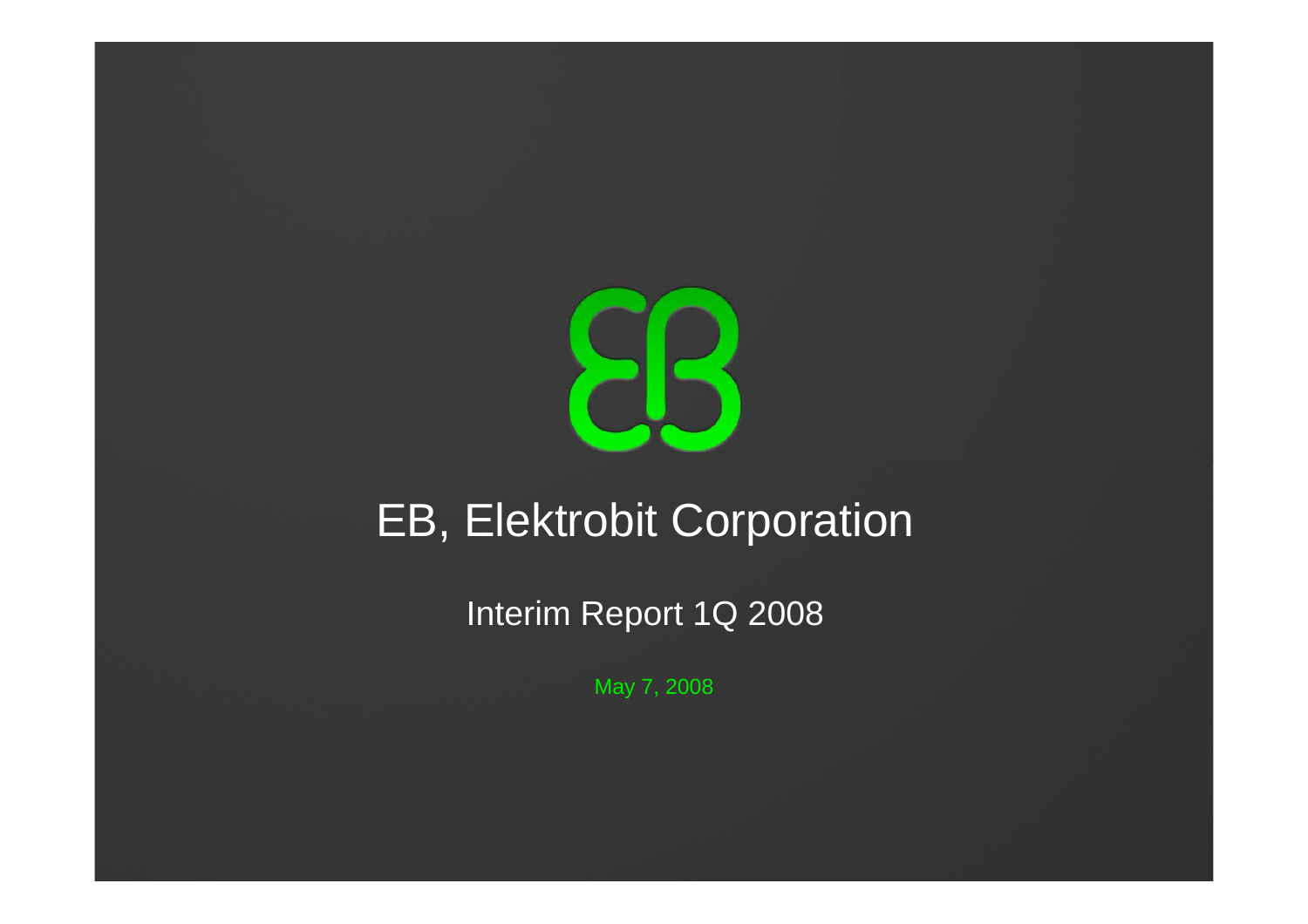#### Forward-looking Statements

Some statements made in this material relating to future circumstances or status, including, without limitation, future performance of the company, expectations regarding market growth, trend projections as well as any statements preceded by the words "expect", "believe", "foresee" or similar expressions are forwardlooking statements. By their nature, forward-looking statements involve risk and uncertainty and actual results may, therefore, differ materially from the results that are expressed or implied by these forward-looking statements. Elektrobit Corporation disclaims all obligations to update such forward-looking statements except as required by mandatory law.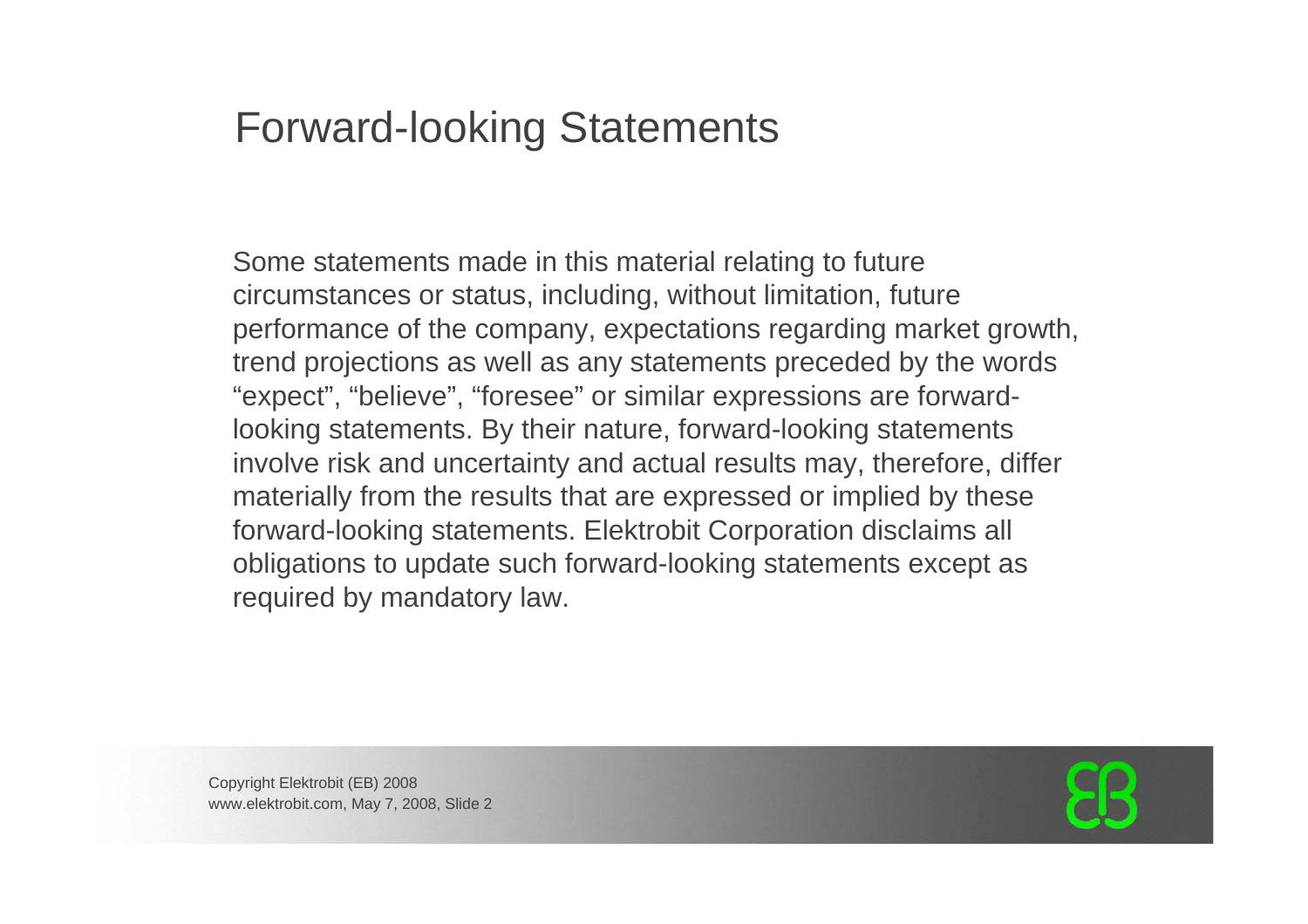

#### Pertti Korhonen, CEO

#### J.T. Bergqvist, Chairman of the Board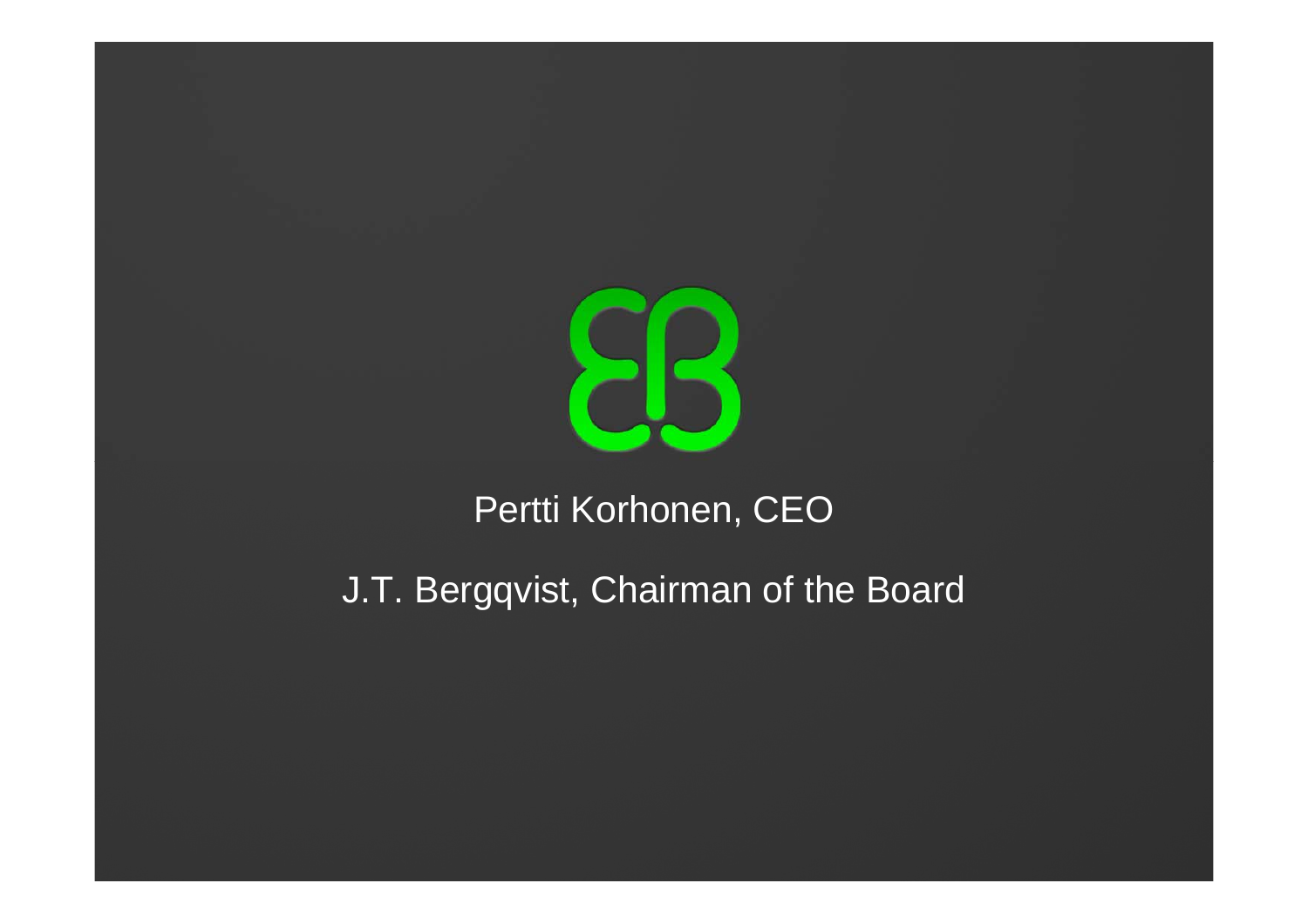## Agenda



- Interim Report 1Q 2008 – Pertti Korhonen
- Outlook for the first half of 2008 – Pertti Korhonen
- Q&A
	- Pertti Korhonen and J.T. Bergqvist

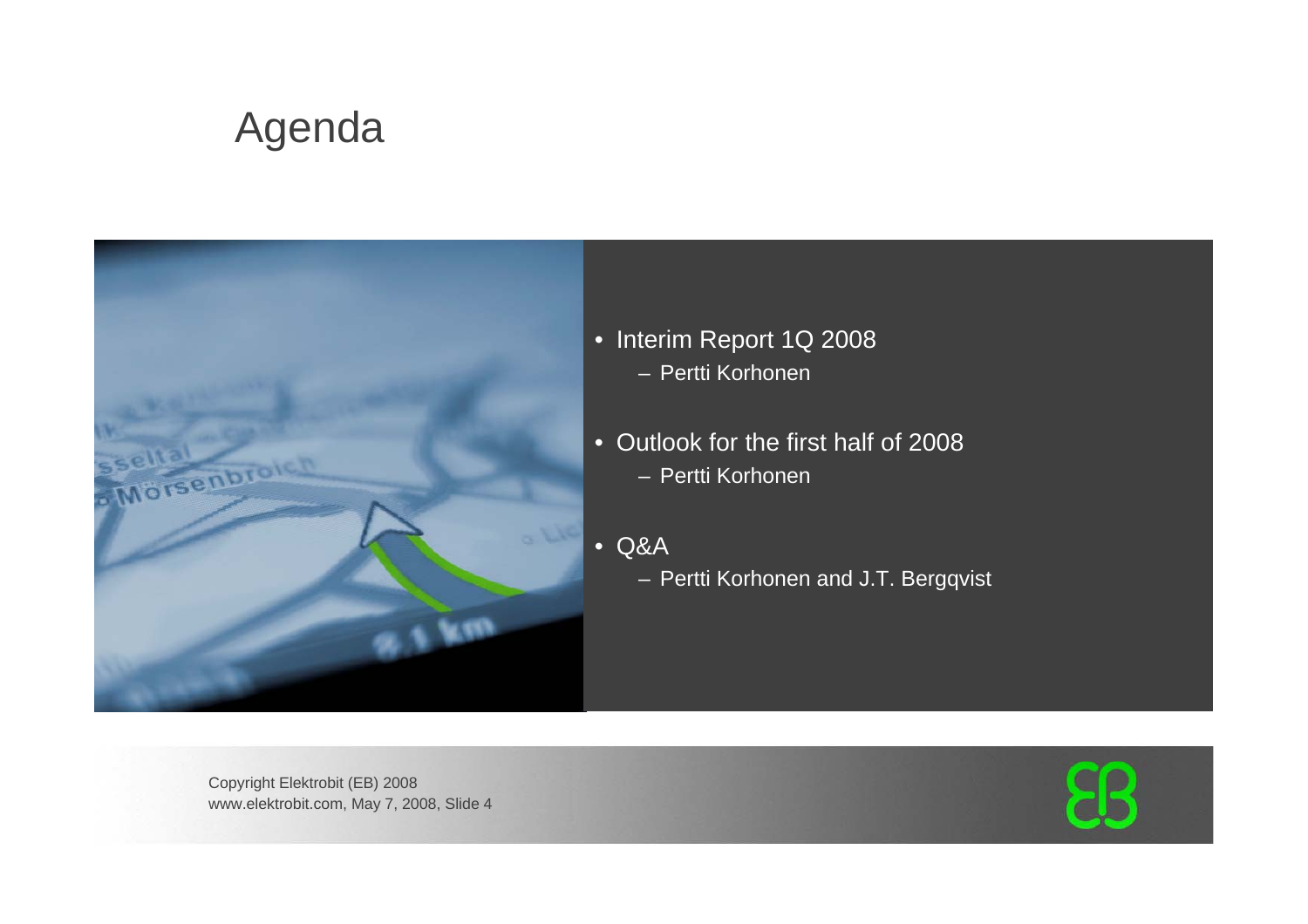

# EB in 1Q 2008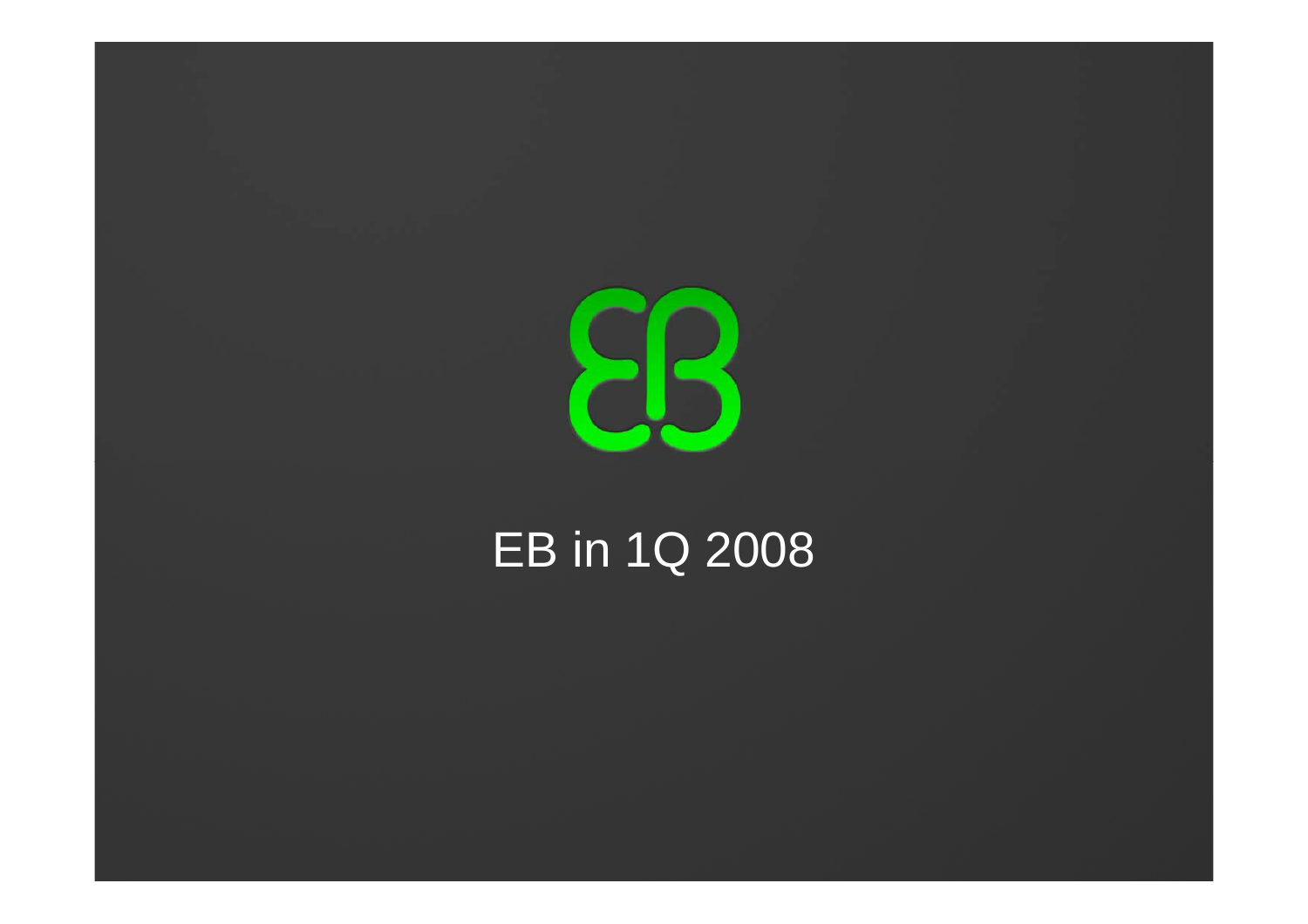# EB during 1Q 2008 1 (2)

#### **Strong sales growth continued**

– Net sales amounted to EUR 47.3 million (EUR 31.0 million in Q1/2007), representing a 52.9 per cent growth year-on-year.

#### **Operating loss grew slightly due to restructuring costs**

– Operating loss from business operations amounted to EUR -5.1 million and the non-recurring restructuring costs amounted to EUR 2.9 million as communicated on March 27, 2008, resulting in a total operating loss of EUR -8.0 million (EUR -7.2 million, Q1/2007).

#### **Substantial R&D investments were made according to strategy with the share of the investments in the Automotive Business Segment growing**

– R&D investments were 11.6 million (24.6 per cent of net sales) of which EUR 1.0 million were capitalised.

**The equity ratio was 69.5%** 

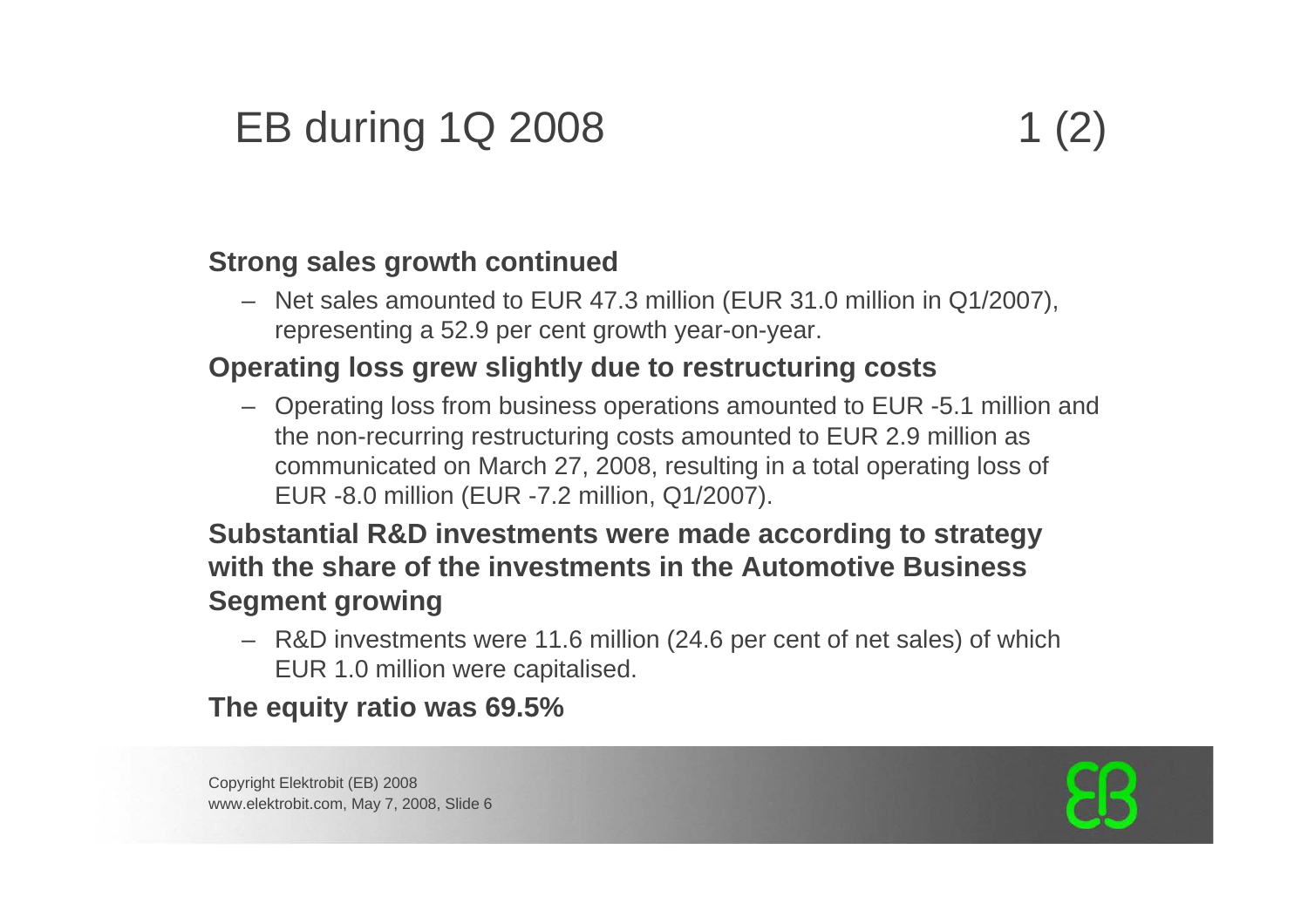# EB during 1Q 2008 2 (2)

#### **Actions to improve the company cost structure continued**

- Rearrangements in the Wireless Business Segment (cost provision of approximately EUR 2.2 million)
	- adjusting the fixed cost level and resources of the radio network solutions business
	- outsourcing manufacturing in wireless communications tools business
- The sale of the shares of EB's Swiss subsidiary, Elektrobit AG (a capital loss and a write-off totalling in aggregate approximately to EUR 0.7 million).
- These result to a total of EUR -2.9 million non-recurring restructuring cost in the Wireless Business Segment.

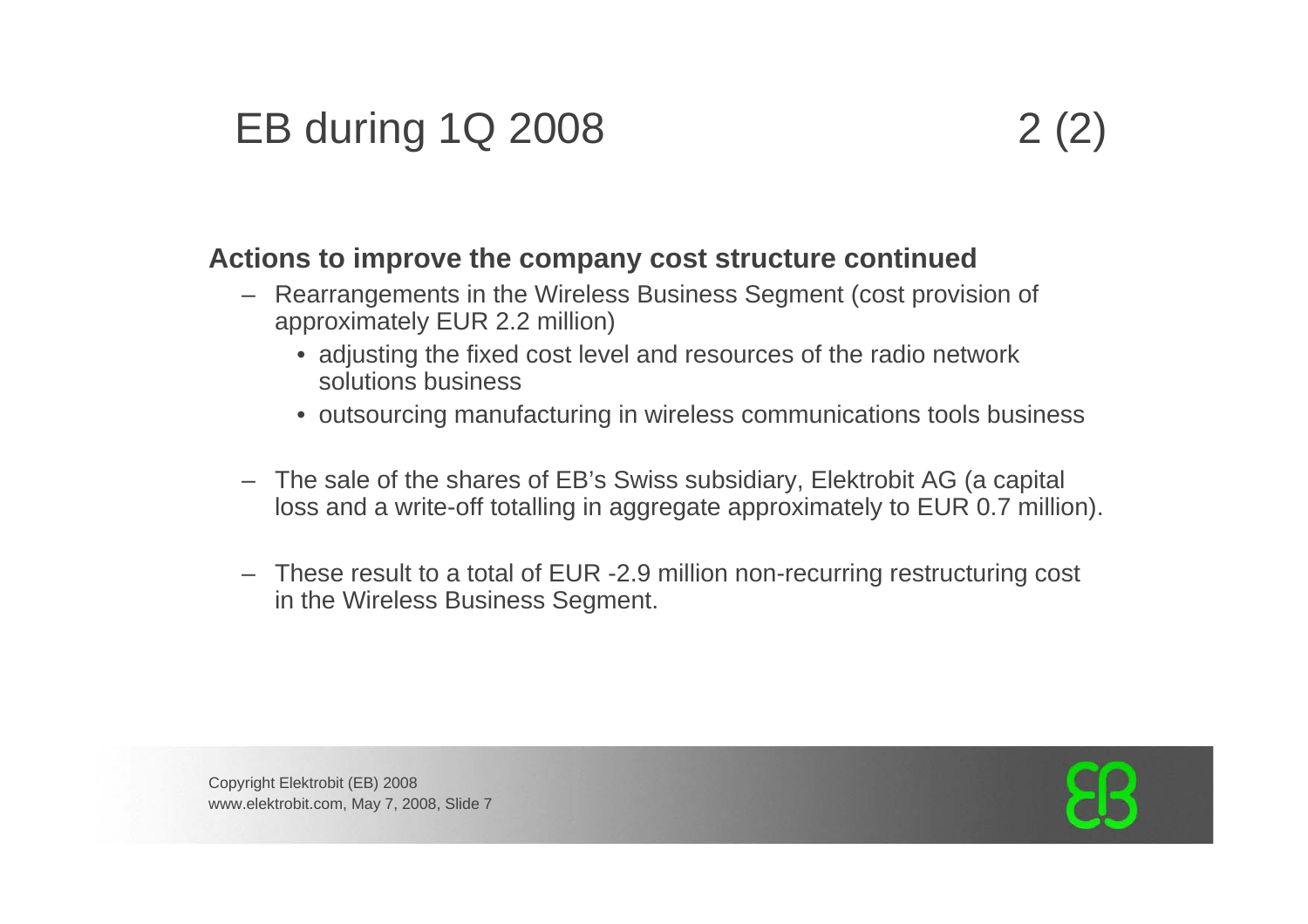#### Net Sales and Operating Profit -**Quarterly**

| <b>MEUR</b>                                                             | <b>1Q2008</b> | 4Q2007 | 3Q2007 | 2Q2007 | 1Q2007 | Jan.-<br>Dec.<br>2007 |
|-------------------------------------------------------------------------|---------------|--------|--------|--------|--------|-----------------------|
| Net sales                                                               | 47.3          | 44.6   | 35.3   | 33.5   | 31.0   | 144.3                 |
| Operating profit (loss)                                                 | 1)<br>$-8.0$  | $-2.4$ | $-4.0$ | $-6.6$ | $-7.2$ | $-20.3$               |
| <b>Result before taxes</b>                                              | $-7.7$        | $-3.3$ | $-4.0$ | $-6.3$ | $-6.4$ | $-20.0$               |
| Result for the period<br>from continuing<br>operations                  | $-7.7$        | $-3.3$ | $-4.0$ | $-6.4$ | $-6.3$ | $-20.0$               |
| Result after taxes for<br>the period from<br>discontinued<br>operations | 0.0           | 0.4    | $-0.0$ | 14.5   | $-1.8$ | 13.1                  |
| Result for the period                                                   | $-7.7$        | $-2.9$ | $-4.0$ | 8.1    | $-8.1$ | $-6.9$                |

1) Including non-recurring restructuring costs of EUR -2.9 million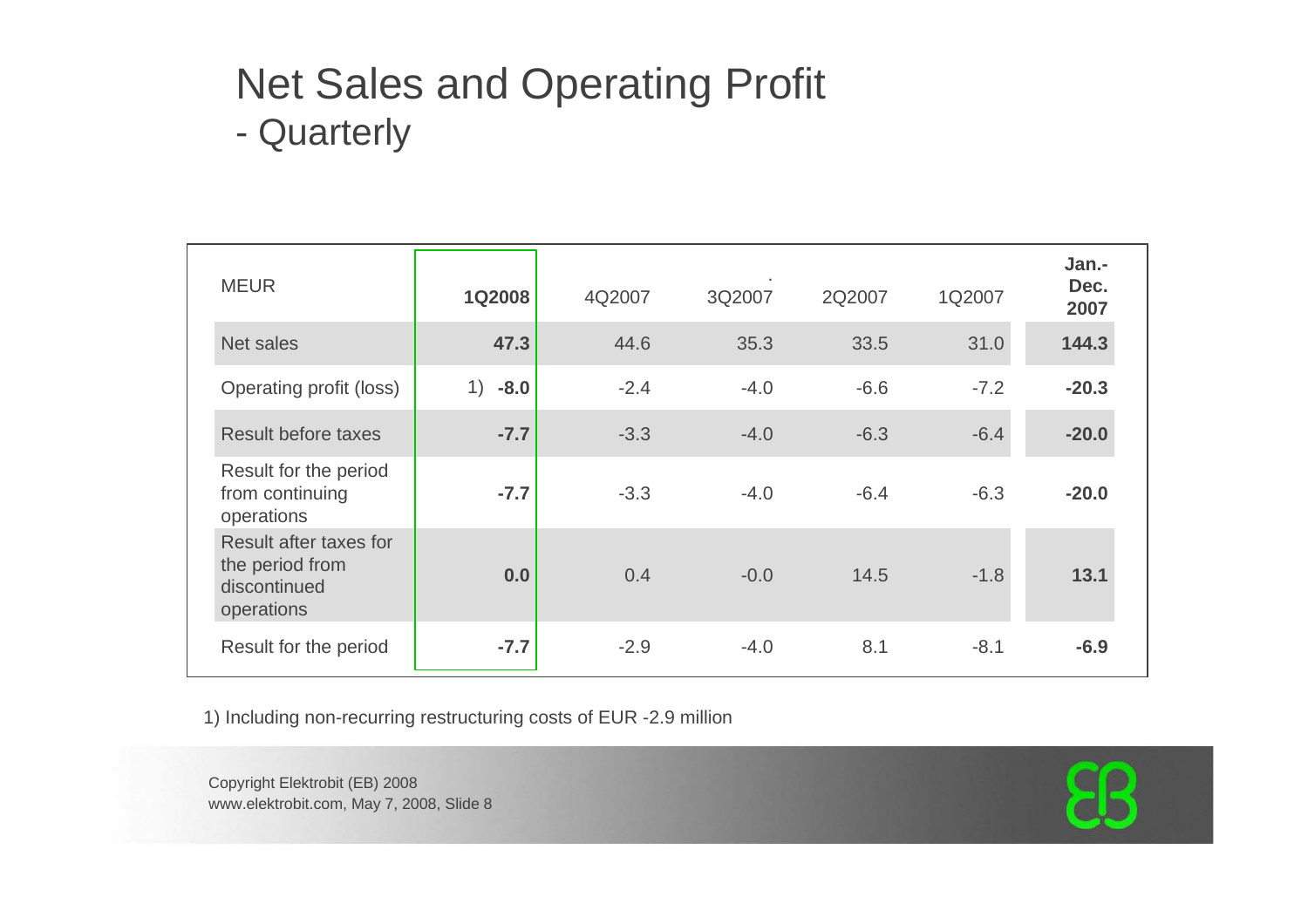#### Net Sales by Market Area  $\mathcal{L}_{\mathcal{A}}$ **Quarterly**

| <b>MEUR</b>  | <b>1Q2008</b>      | 4Q2007      | 3Q2007      | 2Q2007      | 1Q2007      | Jan.- Dec.<br>2007 |
|--------------|--------------------|-------------|-------------|-------------|-------------|--------------------|
| Asia         | 2.0(4%)            | 2.0(5%)     | 4.4(13%)    | 0.6(2%)     | 2.5(8%)     | 9.5(7%)            |
| Americas     | 18.5(39%)          | 14.5(32%)   | 7.4(21%)    | 7.3(22%)    | 4.1(13%)    | 33.3(23%)          |
| Europe       | 26.8(57%)          | 28.1 (63%)  | 23.5 (67%)  | 25.7 (77%)  | 24.3 (79%)  | 101.6(70%)         |
| <b>Total</b> | <b>47.3</b> (100%) | 44.6 (100%) | 35.3 (100%) | 33.5 (100%) | 31.0 (100%) | 144.3 (100%)       |
|              |                    |             |             |             |             |                    |

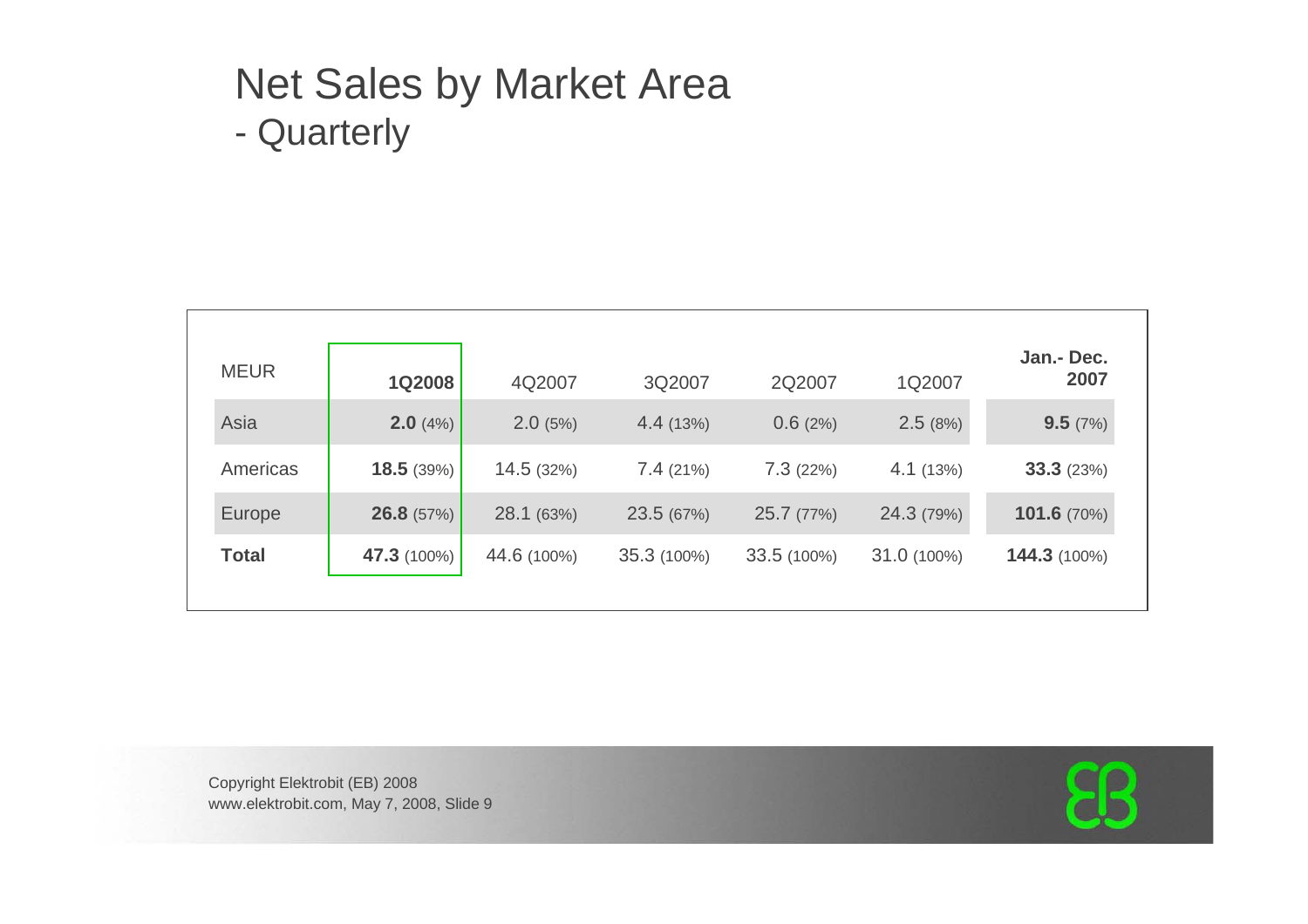#### Balance Sheet **Quarterly**

| <b>MEUR</b>                   | Mar. 31,<br>2008 | Dec. 31,<br>2007 | Sep. 30,<br>2007 | June 30,<br>2007 | Mar. 31,<br>2007 |
|-------------------------------|------------------|------------------|------------------|------------------|------------------|
| <b>Assets</b>                 |                  |                  |                  |                  |                  |
| Non-current assets            | 66.4             | 77.2             | 90.1             | 87.7             | 76.0             |
| <b>Current assets</b>         | 159.6            | 158.9            | 145.2            | 161.3            | 165.6            |
| <b>Total assets</b>           | 226.0            | 236.1            | 235.3            | 249.1            | 241.6            |
| <b>Equity and liabilities</b> |                  |                  |                  |                  |                  |
| Share capital                 | 12.9             | 12.9             | 12.9             | 12.9             | 12.9             |
| Minority interest             | 0.0              | 0.0              | 0.0              | 0.0              | 0.0              |
| <b>Total equity</b>           | 155.3            | 165.7            | 168.4            | 172.3            | 164.3            |
| Non-current liabilities       | 28.7             | 28.9             | 29.7             | 34.3             | 28.9             |
| <b>Current liabilities</b>    | 42.0             | 41.5             | 37.2             | 42.4             | 48.5             |
| Total equity and liabilities  | 226.0            | 236.1            | 235.3            | 249.1            | 241.6            |

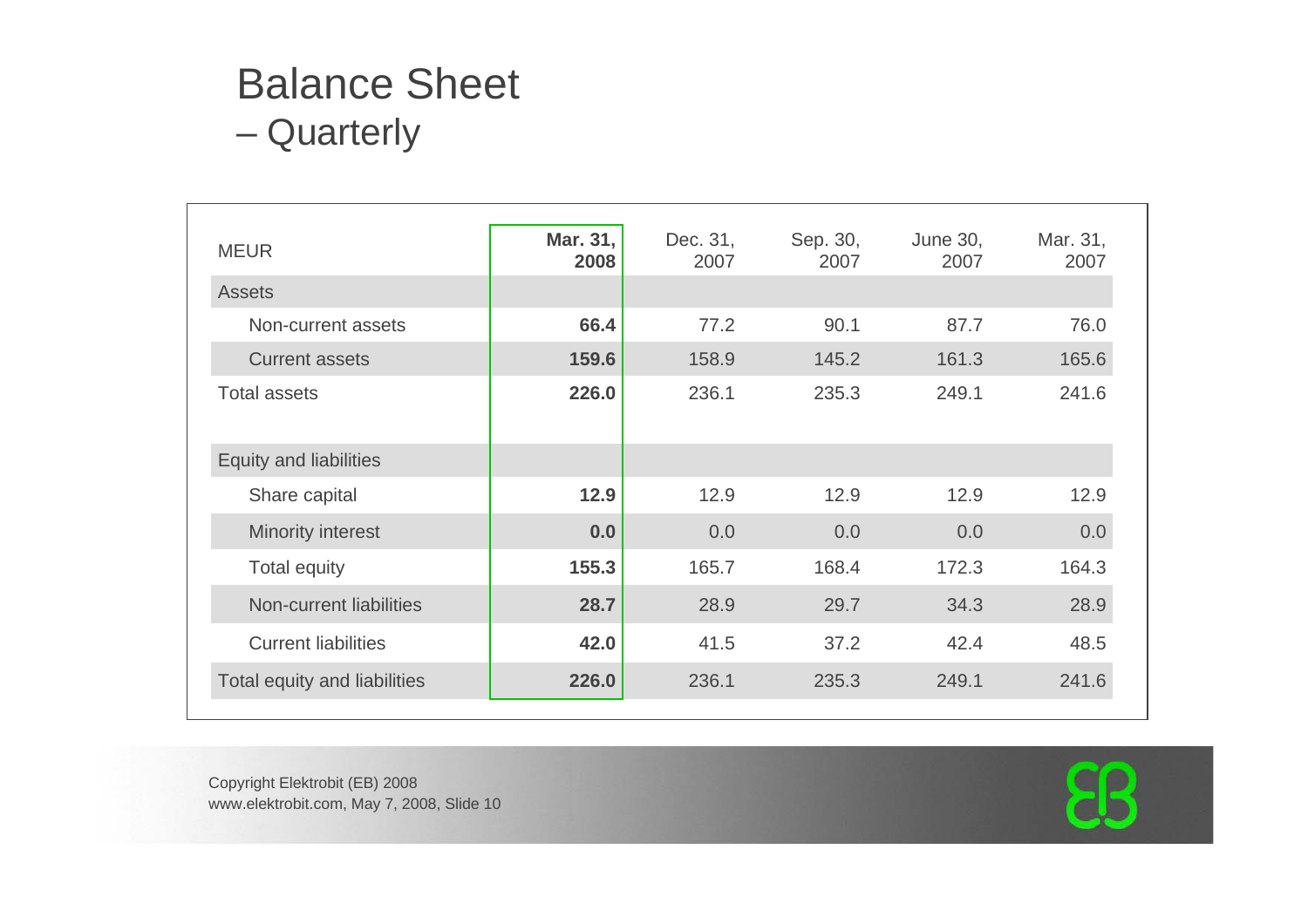#### Cash Flow

| <b>MEUR</b>                                        | <b>1Q 2008</b> | 1Q 2007 | Jan. - Dec.<br>2007 |
|----------------------------------------------------|----------------|---------|---------------------|
| + net profit +/- adjustment of accrual basis items | $-2.2$         | $-6.3$  | $-13.2$             |
| +/- change in net working capital                  | $-4.4$         | 0.1     | $-11.6$             |
| - interests, taxes, and dividends                  | $-0.8$         | 0.8     | $-2.2$              |
| NET CASH FROM OPERATING ACTIVITIES                 | $-7.4$         | $-5.5$  | $-27.1$             |
| - net cash from investing activities               | 25.7           | $-11.7$ | $-6.8$              |
| - net cash from financing activities               | $-4.5$         | $-11.3$ | $-19.3$             |
| NET CHANGE IN CASH AND CASH EQUIVALENTS            | 13.8           | $-28.5$ | $-53.2$             |
|                                                    |                |         |                     |

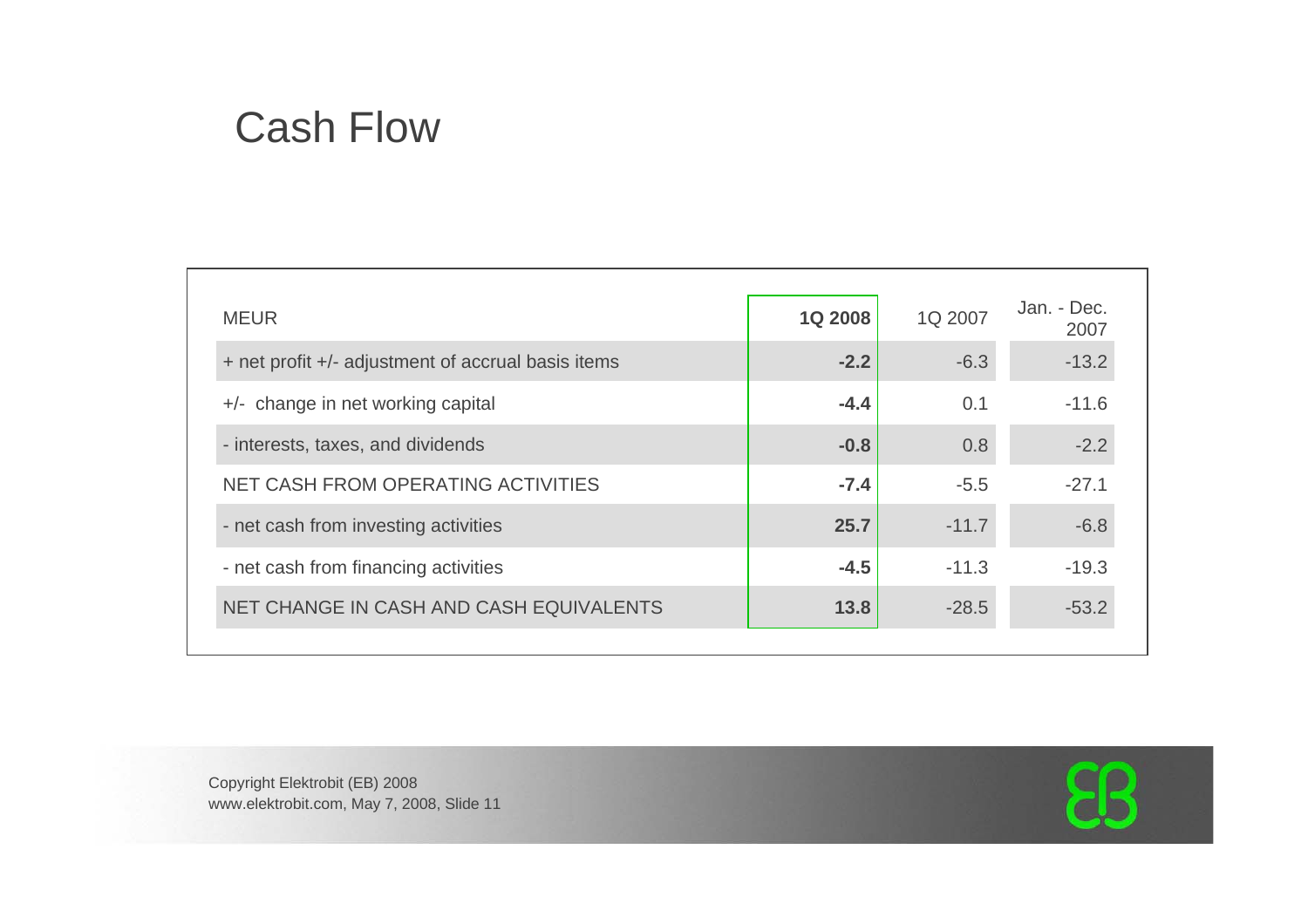#### Personnel End of March 31, 2008

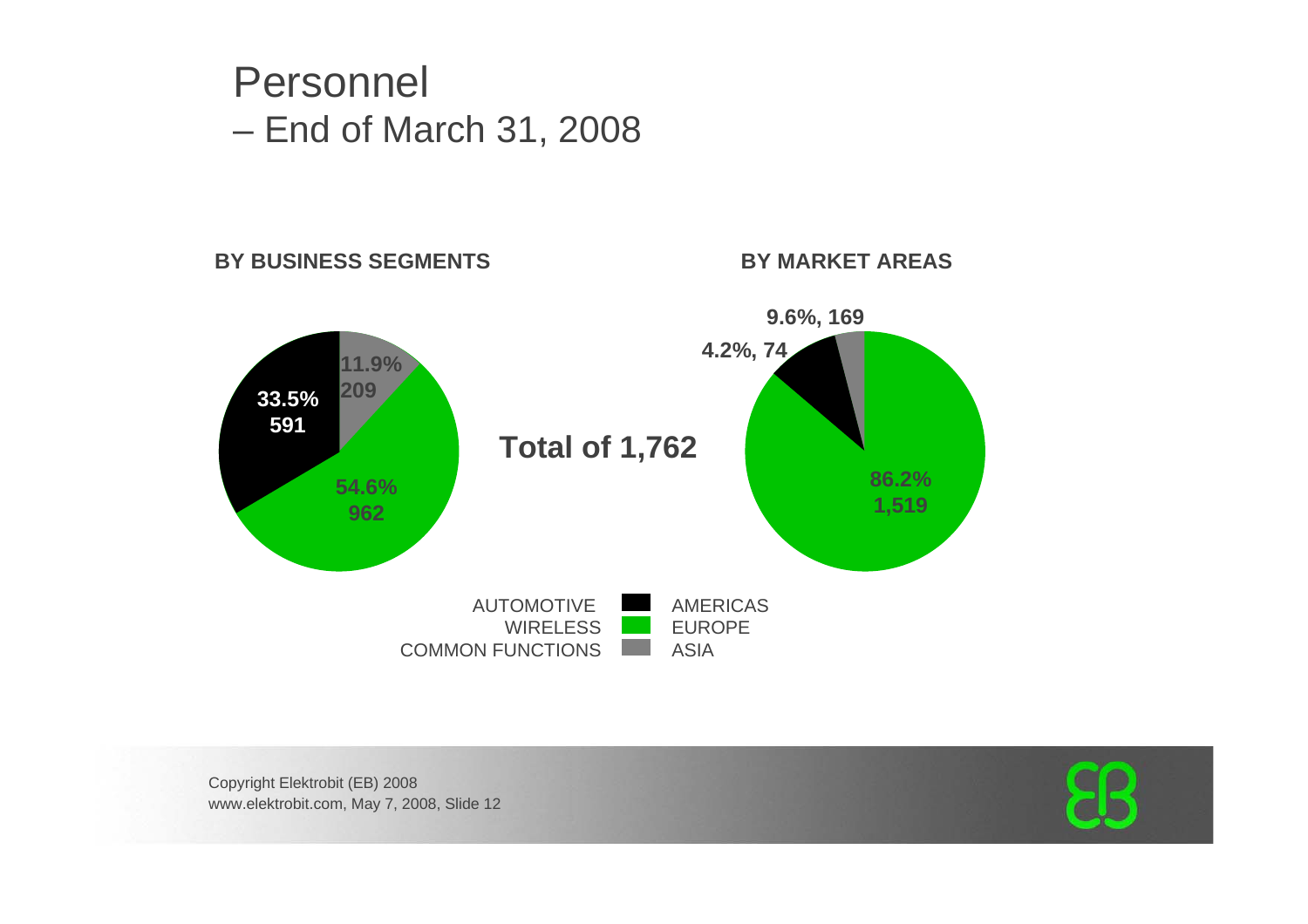

# Business Segments in 1Q 2008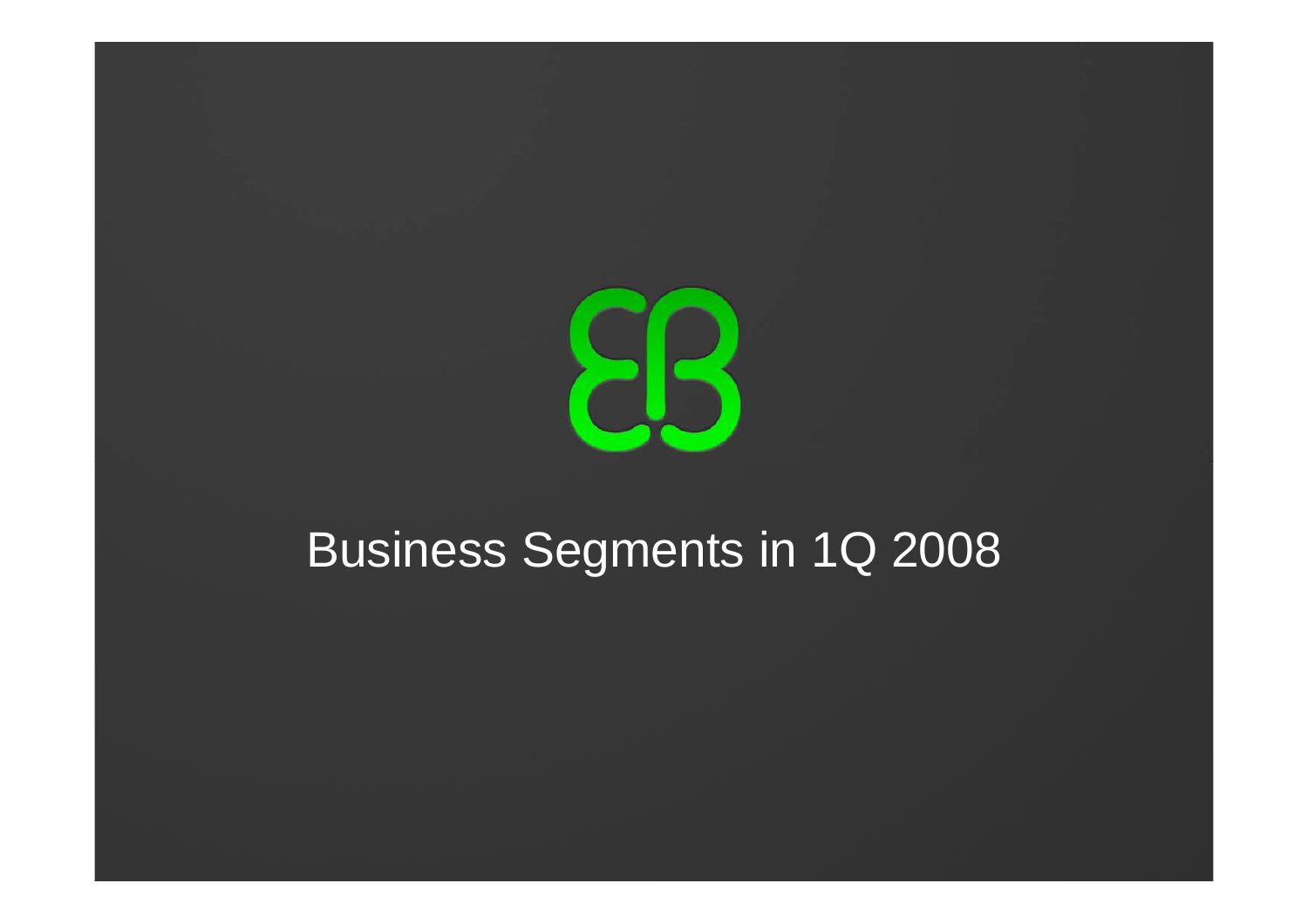#### Automotive Business Segment in 1Q 2008 1(2)

- • During the reporting period, the Automotive Business Segment continued to grow strongly.
	- the net sales of the Automotive Business Segment amounted to EUR 15.5 million (EUR 10.6 million in 2007), which represents a strong year-on-year growth of 45.8 per cent.
	- the operating loss was EUR -1.6 million (EUR -0.6 million), reflecting the increased investments in the R&D of EB's automotive software platform products, in accordance with the strategy, as well as marketing and sales investments to expand the business globally.
- • EB aims to continue to increase the share of automotive softwareproducts and services in the company's net sales.

Copyright Elektrobit (EB) 2008

ww.elektrobit.com, May 7, 2008, Slide 14, 2008, Slide 14, 2008, Slide 14, 2008, Slide 14, 2008, Slide 14, 2008,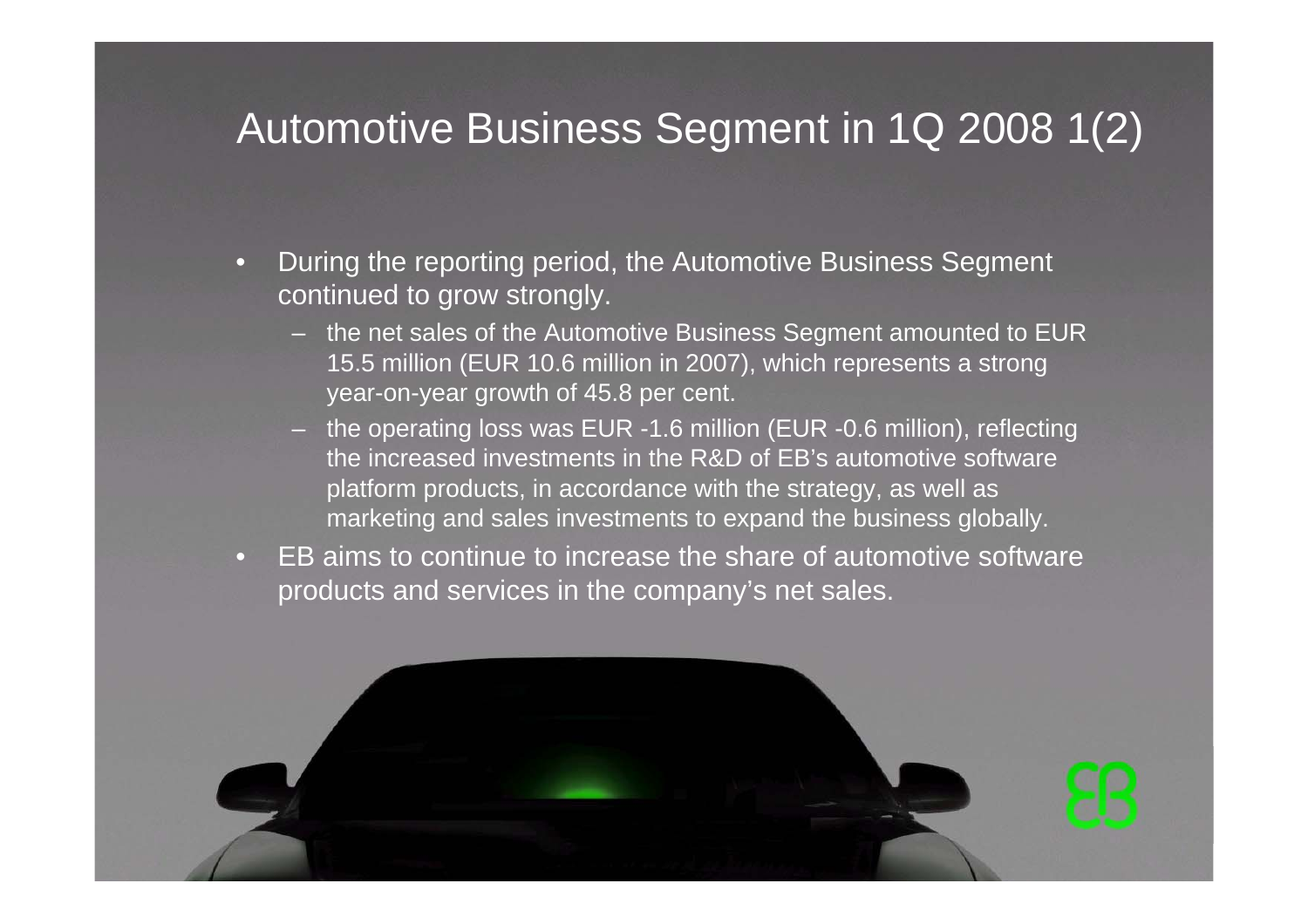#### Automotive Business Segment in 1Q 2008 2(2)



- EB's navigation software won its first commitments from Automotive OEMs to install it as an application SW in their head units as an original line-fit, in-dash software.
- In the American market, EB's automotive software has made positive inroads to start working in important elements of OEM's infotainment solutions.
- The R&D investments were focused on the development of continued success and competitiveness of the navigation solution, HMI (infotainment user interface) tooling and framework environment, as well as for a rich configuration, runtime and validation environment for the in-car Electronic Control Unit (ECU) software.
- The trend for increased use of software continues to prevail in the market.

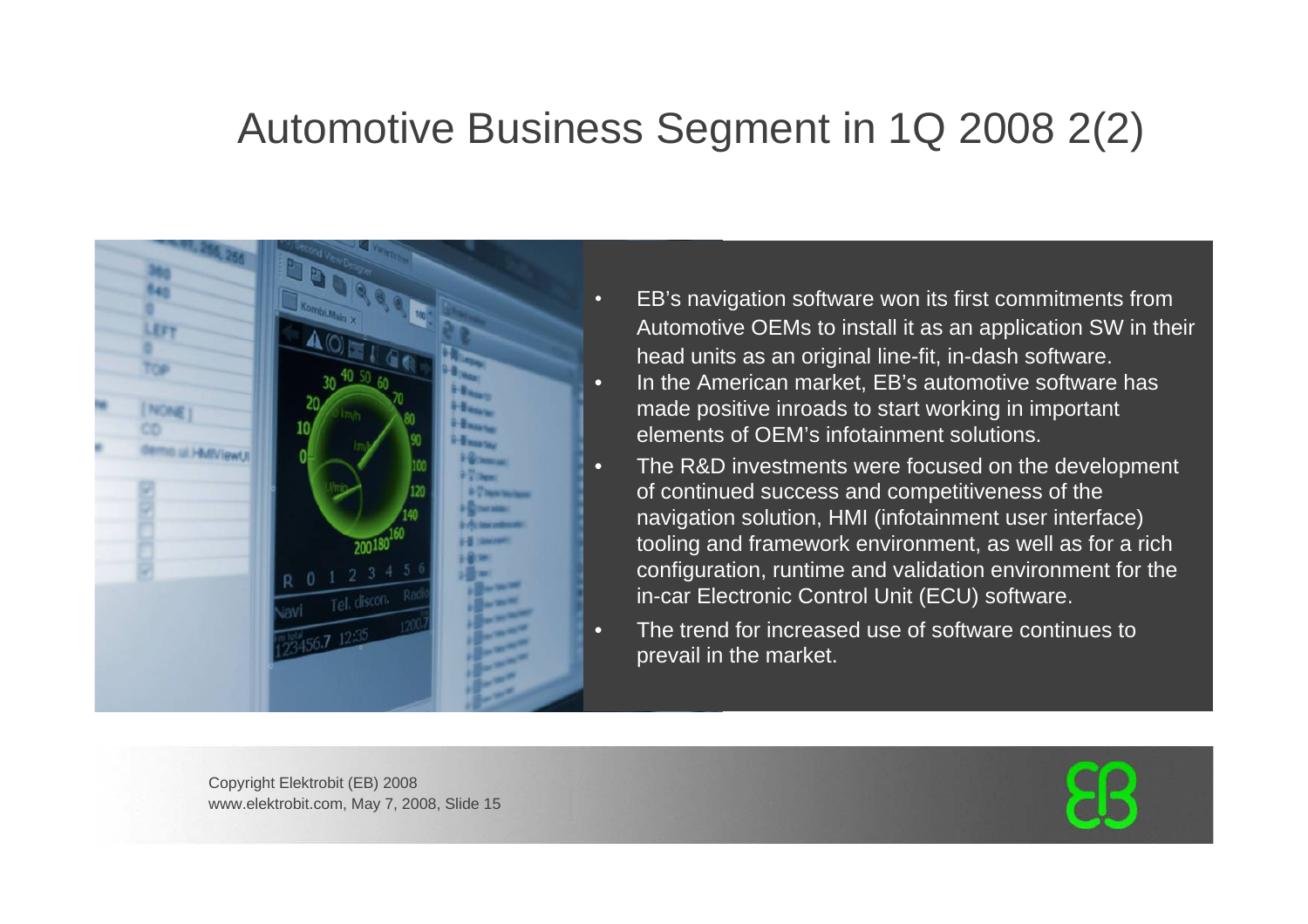#### Wireless Business Segment in 1Q 2008 1 (5)

- • The net sales of the Wireless Business Segment, including the aforementioned extraordinary low-margin through-licensing revenues of approximately EUR 3 million, amounted to EUR 31.7 million (EUR 20.1 million), representing a yearon-year growth of 58.0 per cent. The operating loss, including the aforementioned non-recurring restructuring costs of EUR -2.9 million, was EUR - 6.5 million (EUR -6.4 million).
- $\hspace{0.5pt} \rule{0pt}{0.5pt}$  Compared to the corresponding period in 2007:
	- The profitability without the non-recurring cost was improved mainly due to a good level of resource utilisation of the mobile terminal solutions business.
	- The profitability reflected the significant investments in the R&D of mobile WiMAX base station module products and RFID reader systems and the weaker than expected demand and strong price competition of the radio network solutions R&D services.
	- Additionally, the large scale deployment of RFID is not taking off as fast as expected.

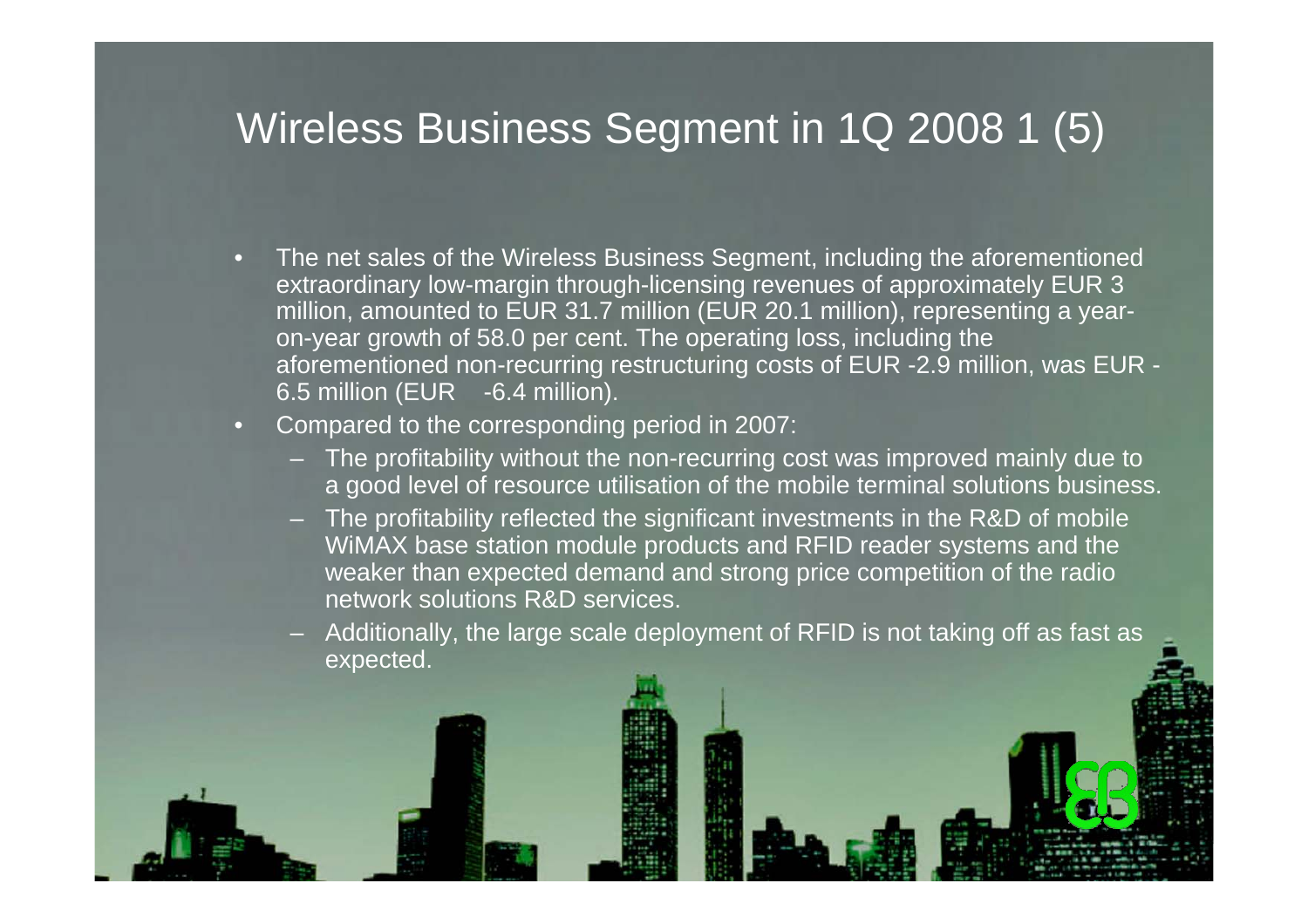## Wireless Business Segment in 1Q 2008 2(5)



#### **Mobile terminals business**

- $\Box$  The development of handset technologies and reference designs for TerreStar Networks' satellite-terrestrial all-IP mobile network has continued as planned.
- • EB signed a contract with the Finnish Armed Forces Technical Research Center to develop a Software Defined Radio (SDR) prototype for tactical communication. The prototype will be used in national and European software radio development activities.
- • In February, NextWave Wireless demonstrated successfully VoIP calling over mobile WiMAX in a handset form-factor at the 2008 GSMA Mobile World Congress. In this development, EB worked as the main platform integrator.
- • New multi-radio combinations and software platforms are creating new business opportunities.

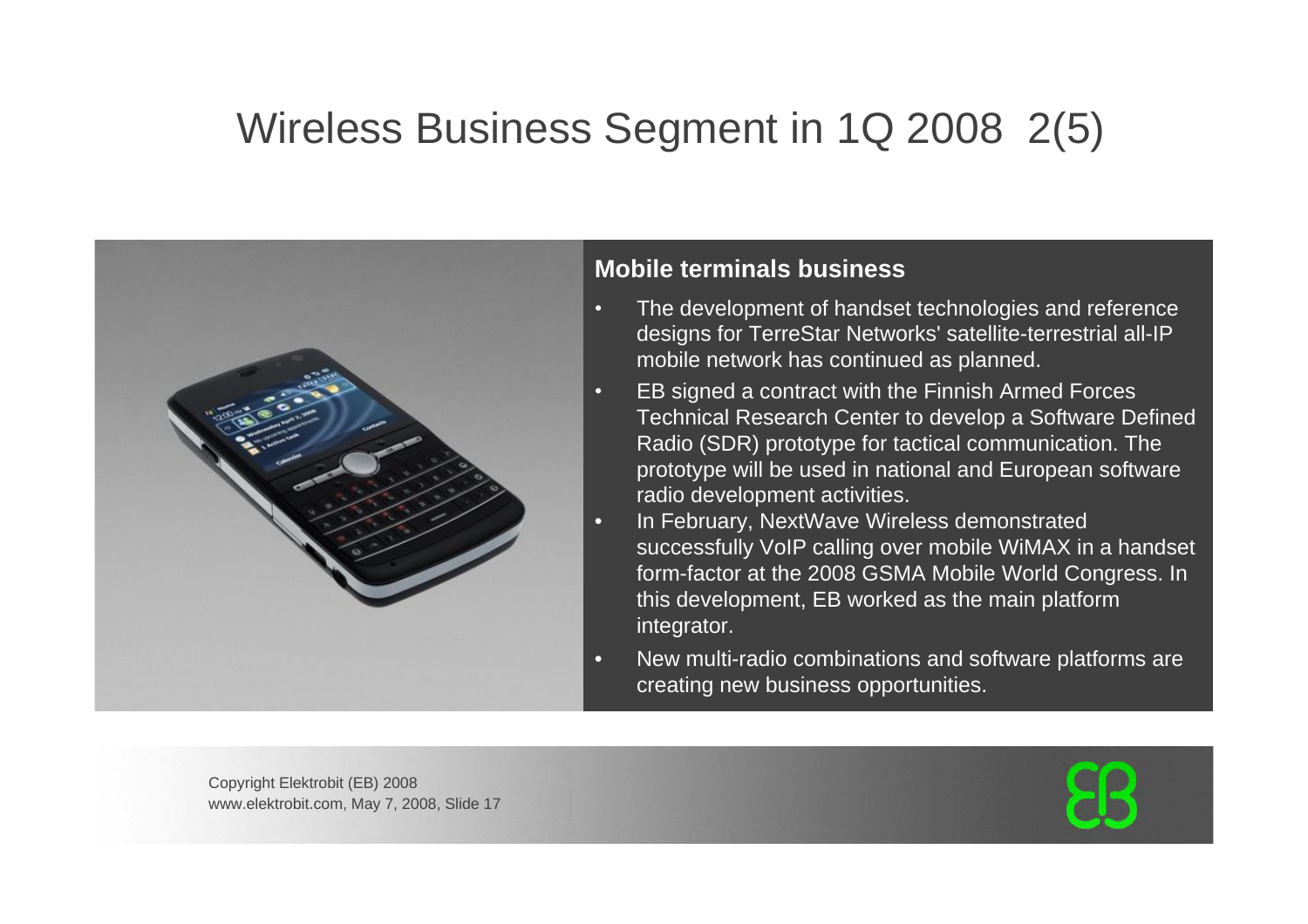### Wireless Business Segment in 1Q 2008 3(5)



#### **Radio networks business**

- Weaker than expected demand and strong price competition of the radio network solutions R&D services.
- In March, EB started personnel negotiations to align the fixed cost level and resources of the radio network solutions business.
	- The negotiations concern approximately 40 employees mainly in Oulu and Kajaani.
	- EB continued to invest in the product development associated with mobile WIMAX base stations technology.
- The value chain and hence the horizontal technology and product market for mobile WiMAX is still in a forming phase.
- In early April, the main mobile WiMAX operator services market in America was announced to start "later in the year" 2008.

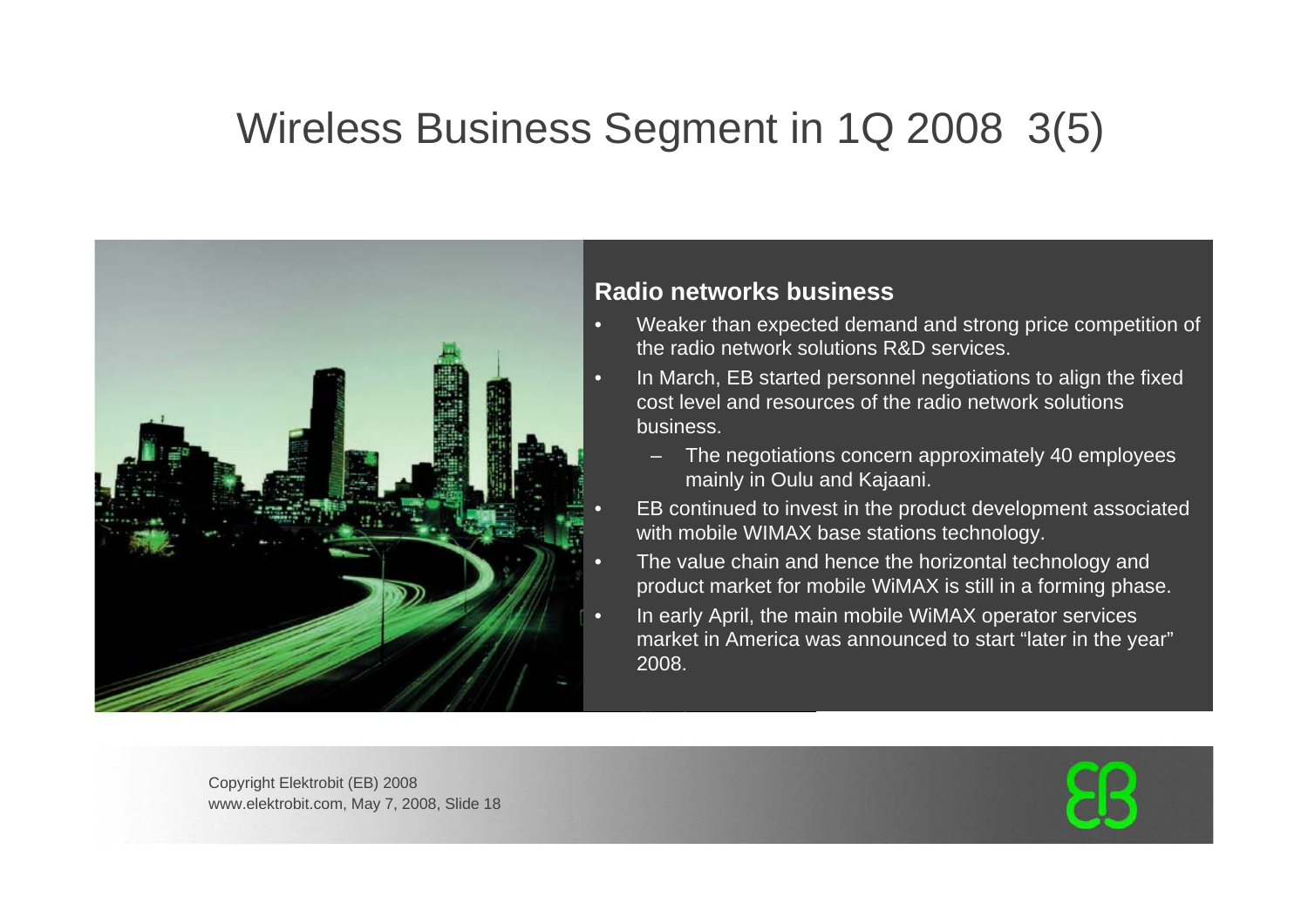### Wireless Business Segment in 1Q 2008 4(5)



#### **Channel emulators business**

- • R&D investments were targeted at renewing and extending the current product portfolio in order to maintain technology and product leadership.
- • New wireless communications tools product releases included EB Propsim FE version for 3GPP LTE testing and new add-on features to the EB Propsim product portfolio.
- $\Box$  Spearheading emulator deliveries were made in the aerospace and satellite communications industries in Americas.
- • In March, EB decided to examine the possibility of renouncing the main part of the production activities of wireless communications tools.
	- The negotiations concern approximately 50 employees in Oulunsalo.
- • The wireless communications tools market is predicted to expand moderately.

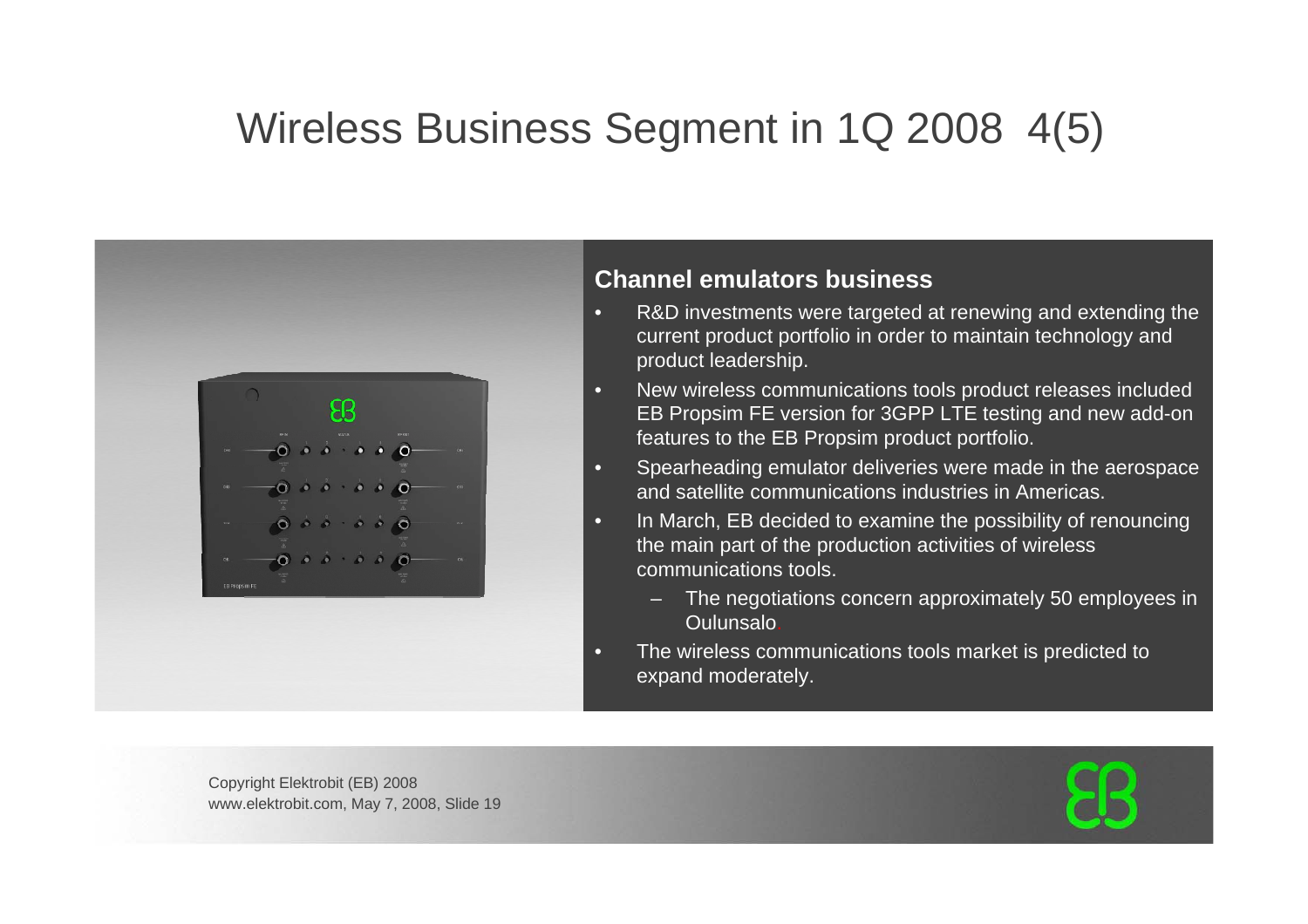### Wireless Business Segment in 1Q 2008 5(5)



#### **RFID reader systems business**

- • EB progressed in the product development programs of RFID reader systems
- •In March, the sale of Elektrobit AG in Switzerland and consolidation of EB RFID development to Graz, Austria was announced. The sale was concluded on March 31.
- • The arrangements will not change EB's strategy to deliver RFID reader system solutions.
- • The UHF (Ultra High Frequency) RFID reader system market volume growth has been delayed from the earlier expected.

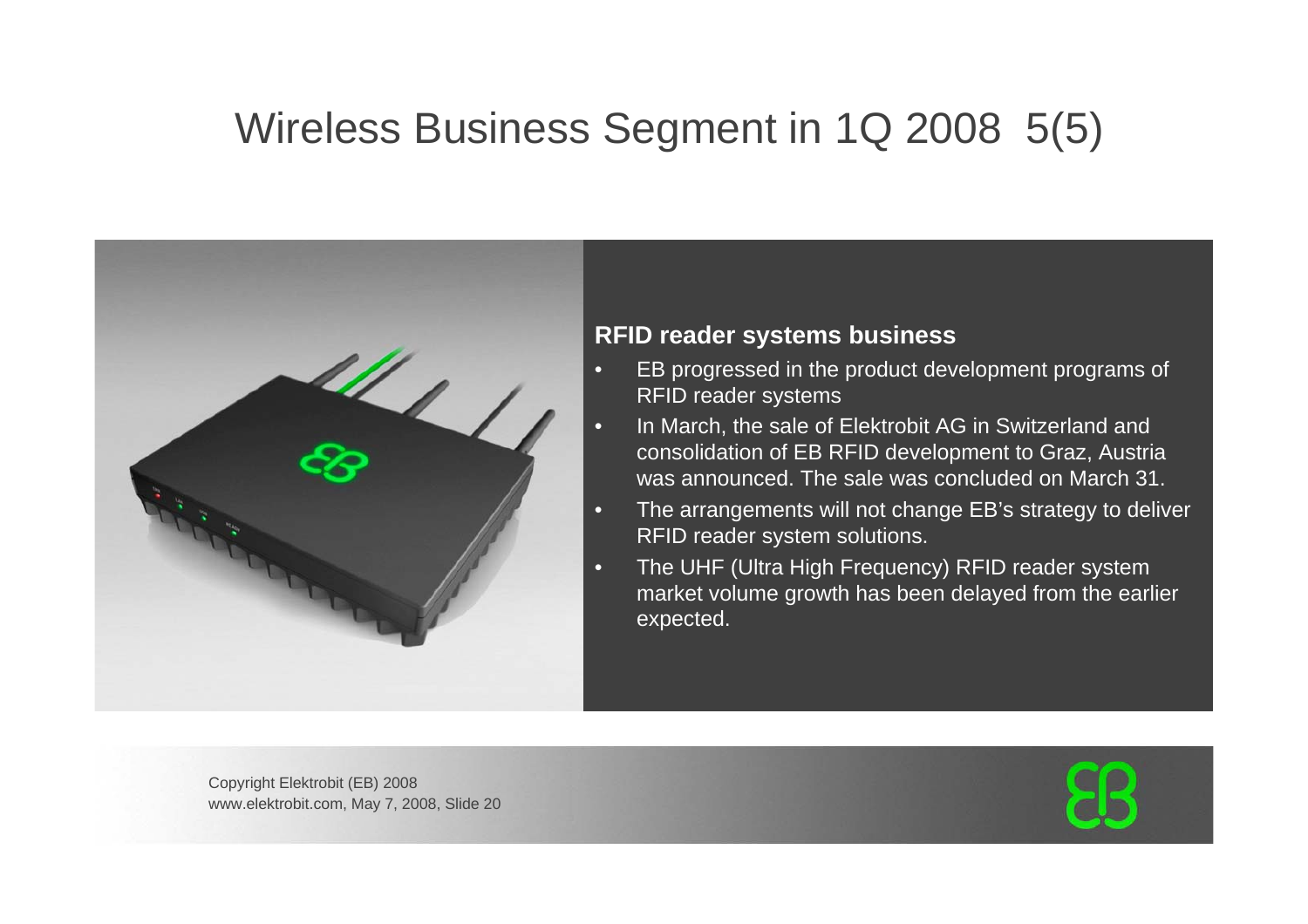#### Research and Development in 1Q 2008



#### **The R&D investments continued in the following development areas:**

- • Development of automotive software platform based products
- • Development of mobile WiMAX radio base station module products
- • Development of the radio channel emulation product portfolio
- •Development of RFID reader systems product portfolio
- • Technical core competence areas as defined in the strategy

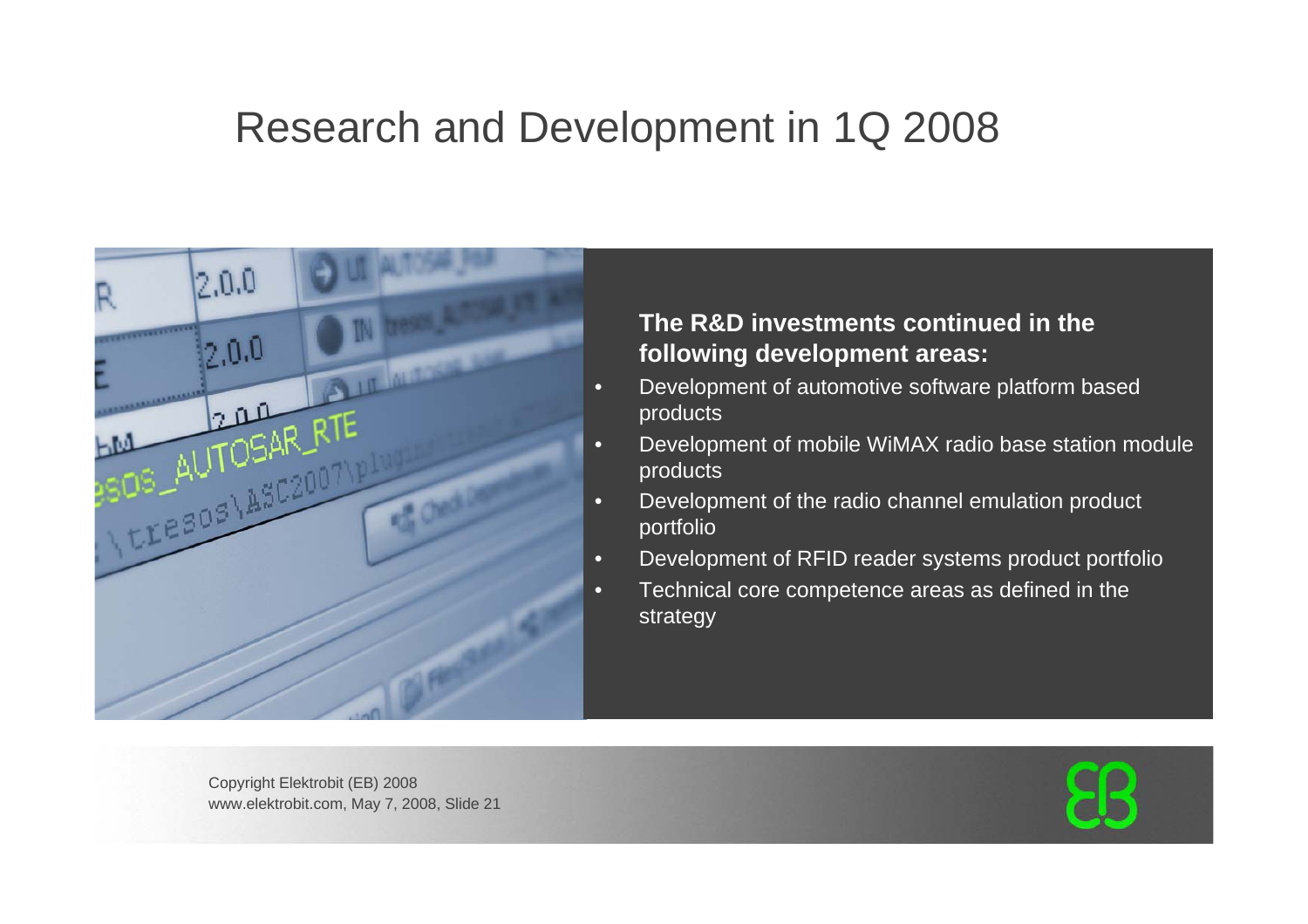# Outlook for the First Half of 2008 1(2)

- $\bullet$  EB expects the net sales during the first half of 2008 to grow clearly compared to the second half of 2007 (EUR 79.9 million) with the net sales of the latter part of the half being roughly at the level of the beginning of the year.
- $\bullet$  The company's R&D investments during the first half of 2008 will remain roughly at the level of the second half of 2007, with the share of the investments in the Automotive Business Segment growing further.

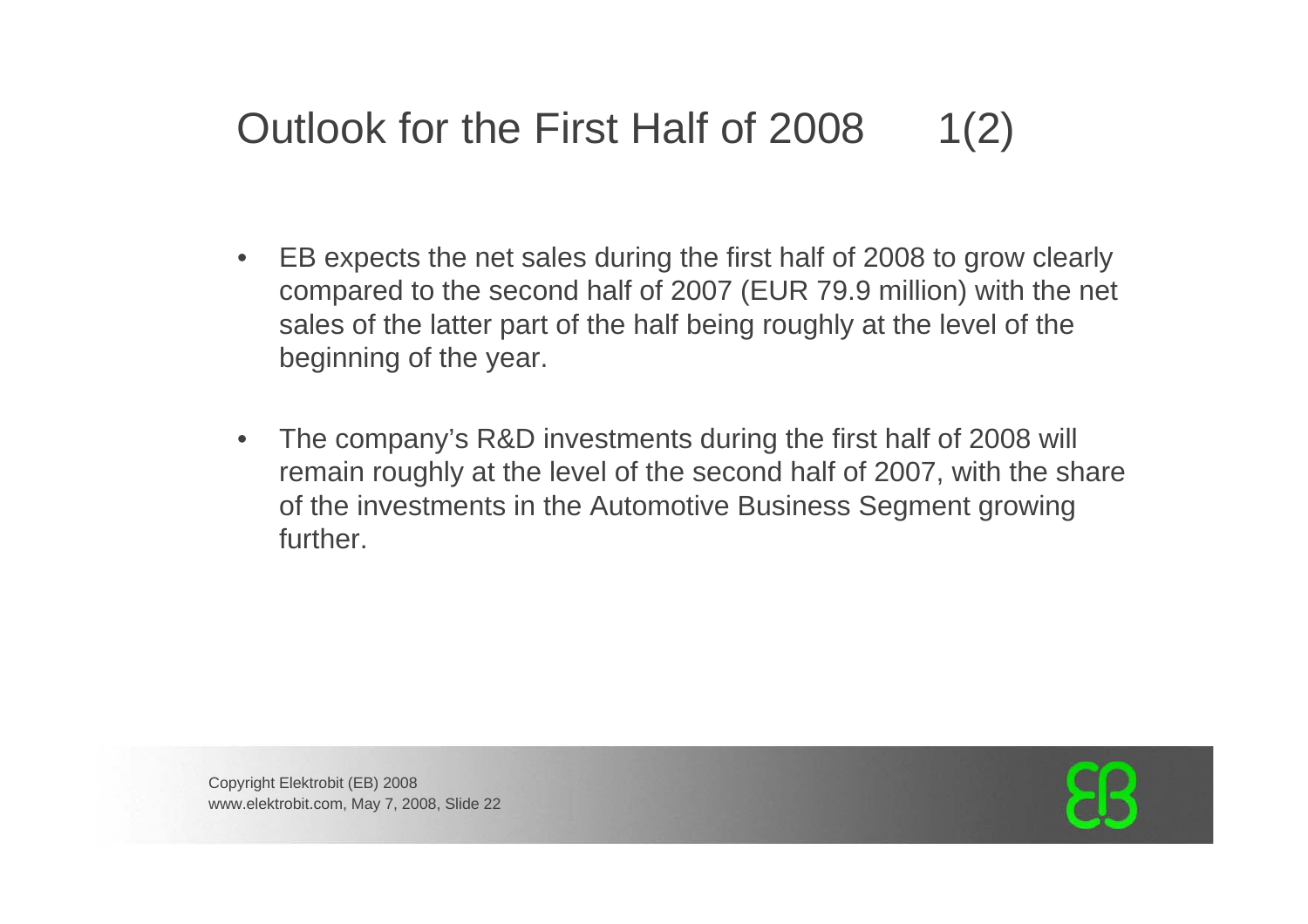# Outlook for the First Half of 2008 2(2)

- • The company will continue to invest in:
	- Automotive software platform based products
	- Developing of mobile WiMAX radio base station module products
	- Developing the radio channel emulation product portfolio.
	- Developing the RFID reader systems product portfolio
	- The technical core competence areas defined in the strategy
	- Expanding the geographical market presence of the company
	- Further developing efficient and unified structures and platforms to enable global business operations in accordance with the strategy.
- • EB expects the operating loss from business operations without nonrecurring items to be roughly at the same level as the operating loss from business operations without non-recurring items in the second half of 2007 (MEUR -7.9). The non-recurring items improved the operating loss in the second half of 2007 by MEUR +1.5 and will affect negatively the operating loss in the first half of 2008 by MEUR -2.9.

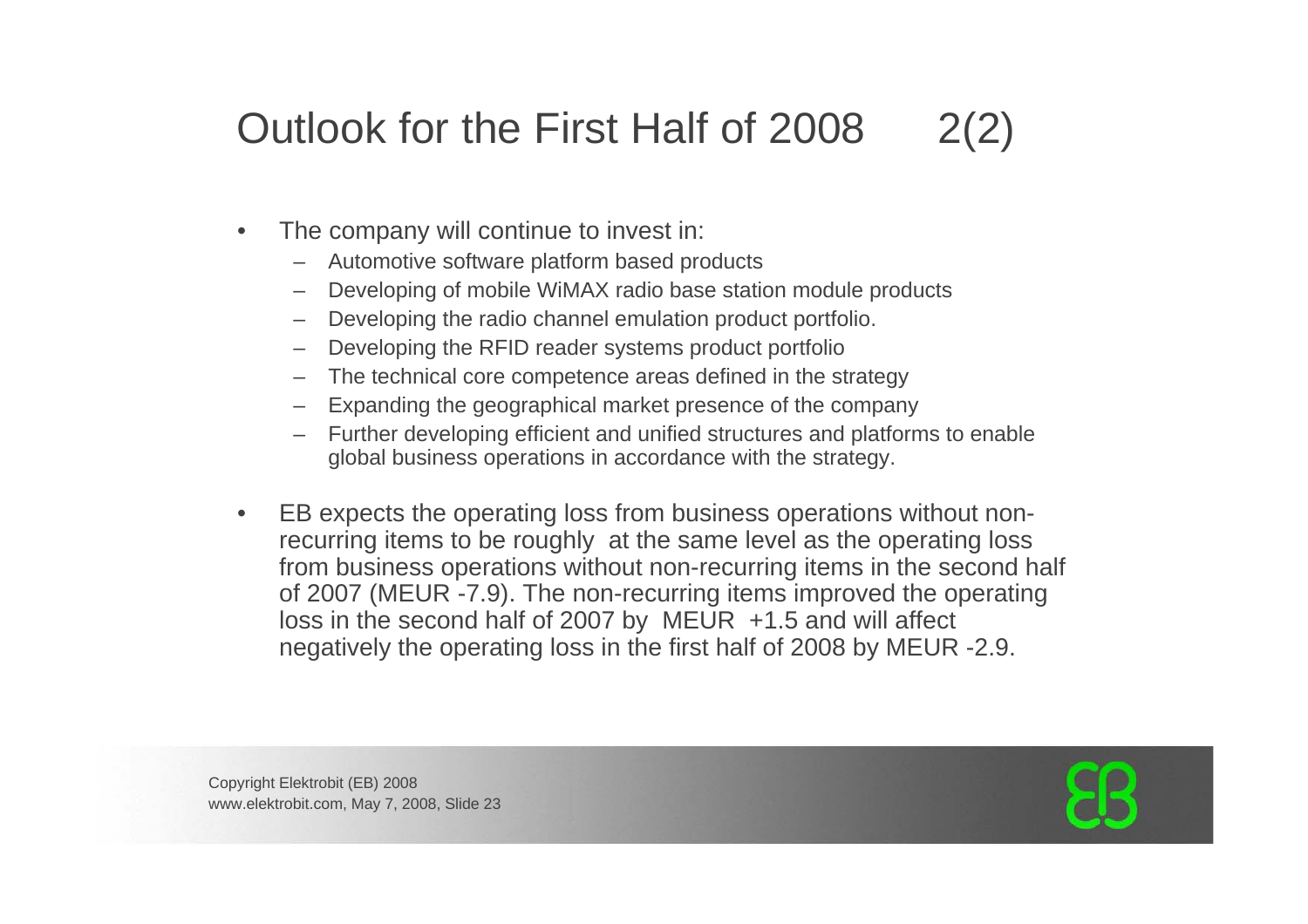### Financial Reporting in 2008

The reporting dates in 2008:

- January-June on Friday, August 8, 2008, at 8.00 am
- January-September on Tuesday, October 21, 2008, at 8.00 am

Investor Relations:

- Panu Miettinen, CFO Tel. +358 40 344 5338, telefax +358 9 256 1012
- investor.relations@elektrobit.com

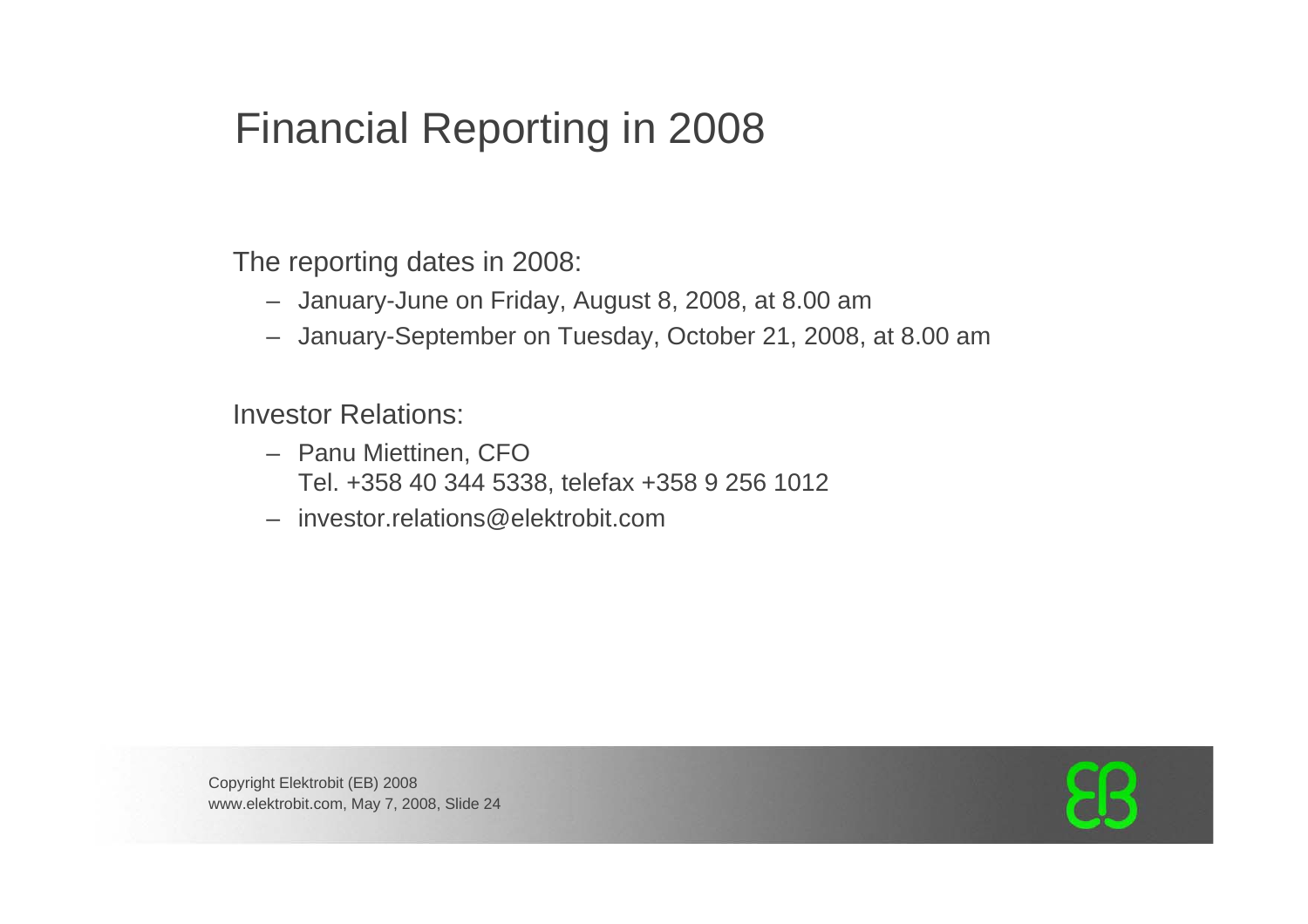

## Discover the Experience